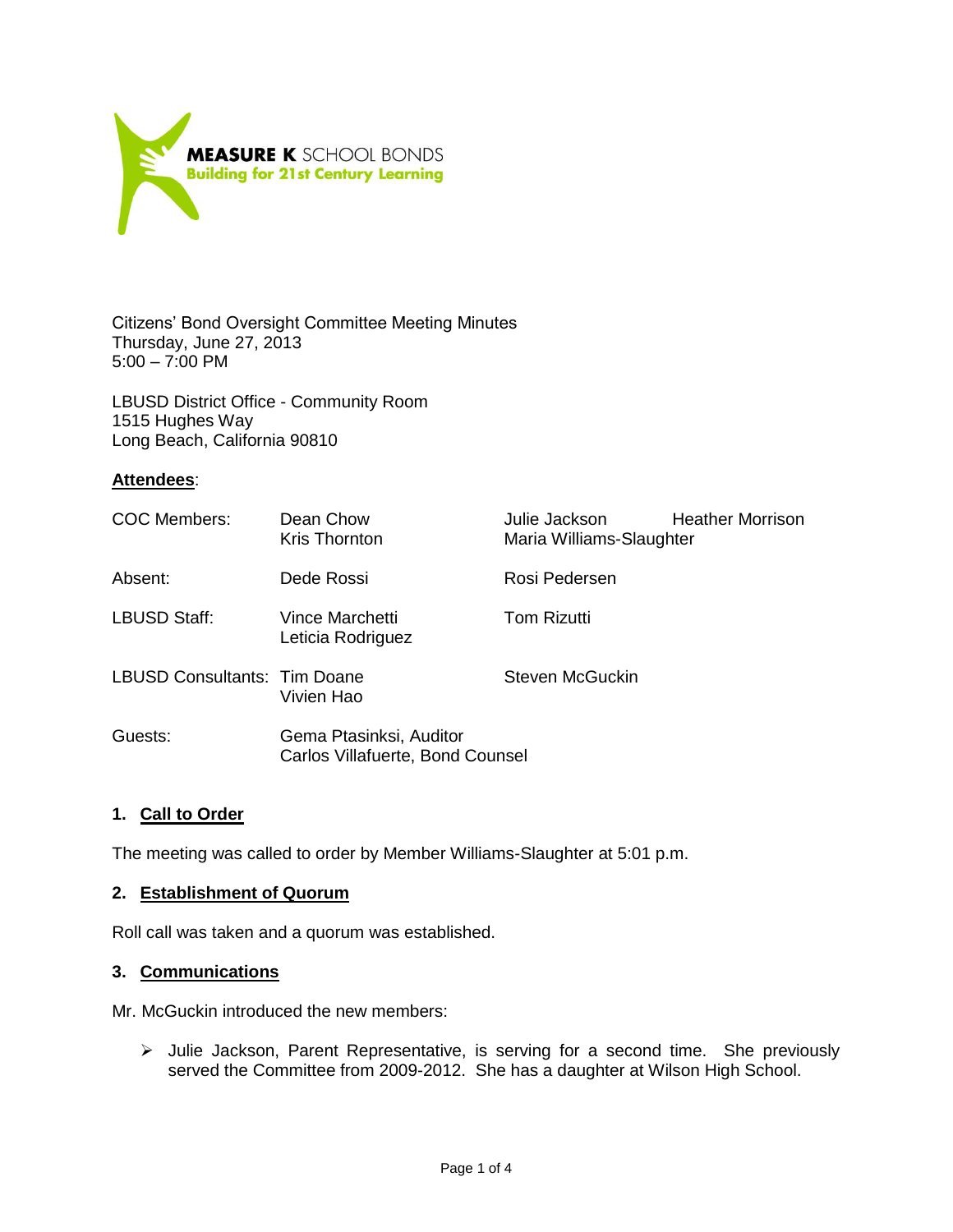$\triangleright$  Dean Chow, serving as the Community-at-Large representative, is a finance director for MarVista. He has twin daughters at Polytechnic High School.

The other members shared a little about themselves as well.

## **4. Selection and Confirmation of 2013-14 Chair and Vice Chair**

Nominations were opened to select a Chairperson and a Vice Chairperson. After a brief discussion, the consensus was to nominate Member Rossi as Chair and Member Williams-Slaughter as Vice-Chair.

Member Williams-Slaughter nominated Member Rossi as Chair. Member Chow seconded the motion and the motion passed with a 4-0 vote.

Member Jackson nominated Member Williams-Slaughter as Vice-Chair. Member Morrison seconded the motion and the motion passed with a 4-0 vote.

### **5. Approval of Minutes**

The minutes from the March 28, 2013 meeting were provided to all COC members in their meeting packet. In the absence of the Chair, Vice-Chair Williams-Slaughter asked for comments.

Member Morrison stated that she had previously asked if the minutes, and any other correspondence, could be copied double-sided. Mr. Doane replied that all the other material presented is now double-sided.

Vice-Chair Williams-Slaughter moved to accept the minutes as written. Member Morrison seconded the motion and the motion passed.

### **6. Public Comment**

None.

### **7. Staff Reports**

## **Review of COC Bylaws and Ethics Policy Statement**

Mr. Marchetti introduced Mr. Villafuerte, bond counsel with Stradling Yocca Carlson & Rauth. Mr. Villafuerte shared a brief history of the bond program in California and stated that the bylaws are driven by the law in the Bond itself. He reviewed some of the bylaws related to the Brown Act, the duties of the Committee and he noted that in some cases, language had been added or changed.

Mr. Villafuerte also reviewed the Ethics Statement and noted that most of the changes are technical.

Member Jackson asked regarding Item 3.2, Expenditures, and whether district funds are associated with Measure K. Mr. McGuckin replied that they are not.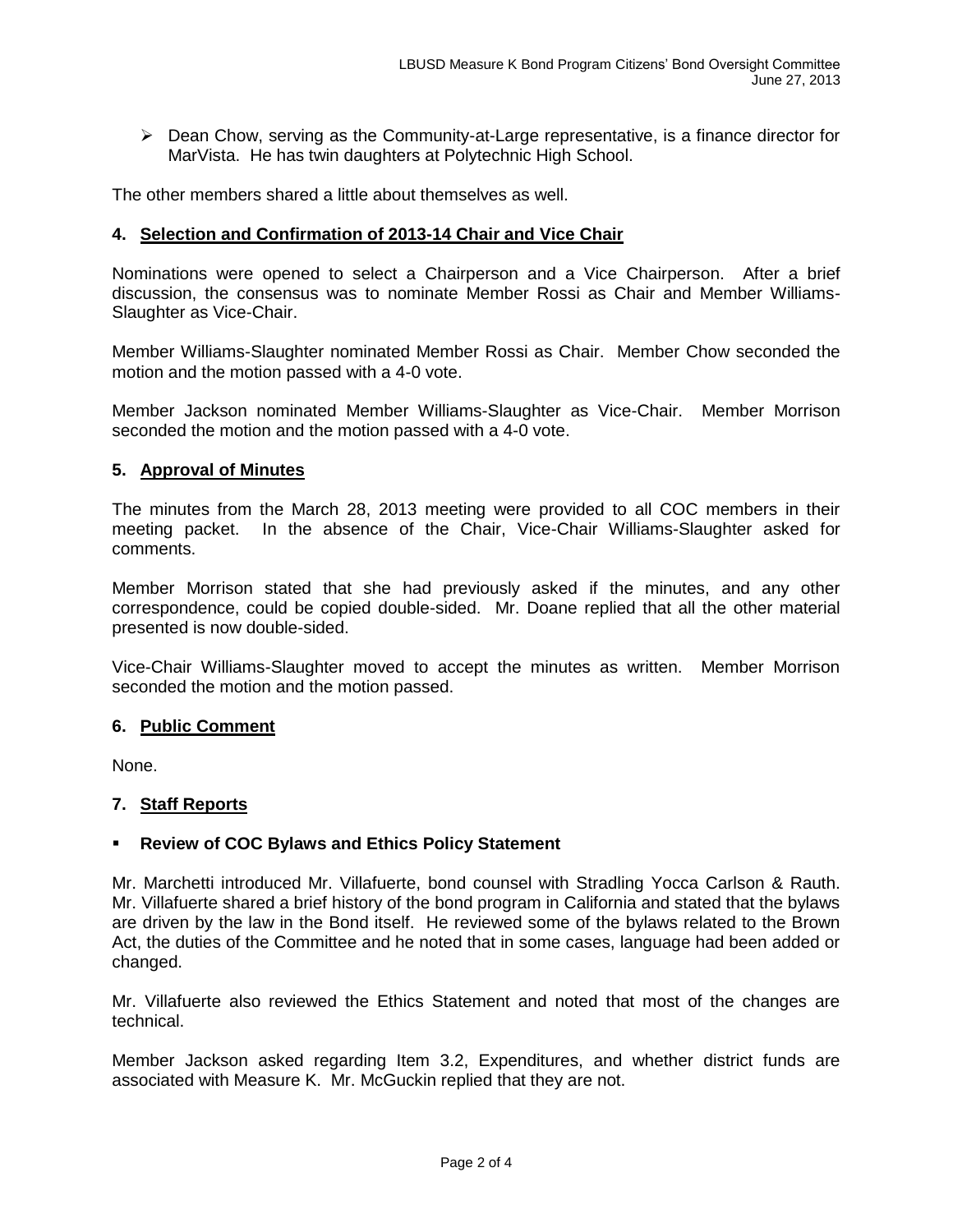## **2012-13 Measure K Audit**

Ms. Ptasinski, with Vicenti, Lloyd & Stutzman, stated that she was there primarily to review the audit plan and answer any questions that the members may have, as they are just now getting started. She explained that the audit's main purpose is to make sure that the expenses are aligned with the voters' intent and explained that an external review is done every three years. She warned that the possible passing of some Senate bills would create changes, mainly in that the scope of the audit would expand.

Ms. Ptasinksi stated that the audit would also look into internal controls. Member Jackson asked for an example of an internal control. These are: ensuring that the bidding process is followed correctly; making the documents available; and that the purchasing procedures are followed.

Vice-Chair Williams-Slaughter asked if Ms. Ptasinksi had a long-term contract with the district. The reply was that her firm had been recently renewed and noted that the partners are rotated frequently.

## **Measure K Bond Program Update**

Mr. Marchetti stated that he would briefly highlight the projects and the committee was welcome to ask any project specific questions. He reported that it is very exciting to have McBride High School ready to open in September and the pool at Cabrillo is just about finished.

Vice-Chair Williams-Slaughter asked why the stage flooring at Nelson had to be replaced. Mr. Marchetti replied that an old design had been used in order to avoid a delay in the opening of school and now the current needs have been re-assessed.

Discussions included the recycling of the materials from the portables that have been destroyed, the telecommunication projects, the ADA projects at Wilson High School & Lowell Elementary School, and the DSA Certifications.

### **Quarterly Financial Update**

Mr. Doane explained that the Executive Summary is a recap of financial happenings between quarters, and how unallocated dollars are affected. He reviewed the Executive Summary as of May 15, 2013 and the expenditures through April 30, 2013. Mr. Doane stated that there has been significant activity since the last quarter.

Member Jackson asked about the new project budgets for Jordan High School, and how they would be reconciled. Mr. Doan replied that it would come from unassigned major projects, such as Willard and Lowell Elementary schools.

Further discussions included the changes/needs for the Jordan High School project, increased program expenses for the management of Measure K, and the Children's Clinic at Roosevelt Elementary School.

## **8. Old Business**

None.